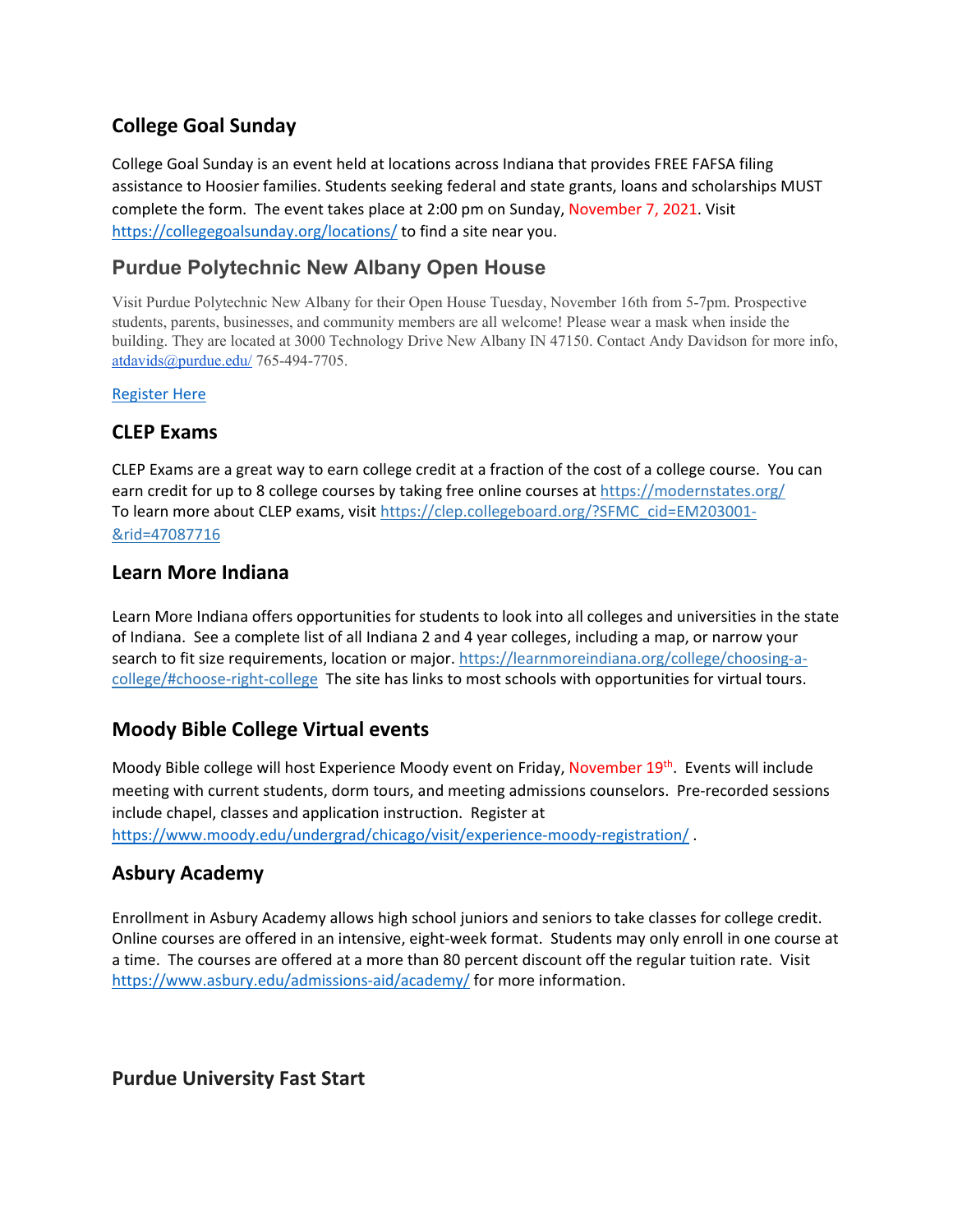Indiana students have the opportunity to take their first steps toward Purdue University admission with the Purdue Fast Start Program. Purdue's partnership with Modern States, a philanthropy and online learning program for earning college credit, provides free courses and textbooks online plus vouchers to pay for credit bearing exams. Passing five courses, the corresponding CLEP exams, and meeting Purdue's standard admissions requirements assures admission to Purdue. Additionally, Purdue's Fast Start program is a great option for students to take college prep coursework that may be unavailable to them with virtual learning limitations. Learn more at

<https://www.admissions.purdue.edu/purduefaststart/index.php>

### **Network Scholarship**

The Networks Scholarship is for students studying for a career in business and financial services through the Scott College of Business at Indiana State University. The Networks scholarship is a \$9,000, 4 year scholarship. Students must have applied and been accepted to ISU by December 1, 2021. Applications are due December 15, 2021. For more information please visit <https://www.indstate.edu/scholarships/freshman/networks>

# **College Board Opportunity Scholarships**

The College Board has a scholarship program that awards scholarship opportunities to students planning to attend college for the fall of 2022. The College Board Opportunity Scholarships program helps guide students through the college planning process with a chance to earn scholarships for each step they complete. Please [sign up](https://link.zixcentral.com/u/1d84fe9c/rvreEuXF6hGEjZXUhnsoMg?u=https%3A%2F%2Fclick.e.collegeboard.org%2F%3Fqs%3D58e805d0d19de2efd55a925b92b6ebf4ad0079ceabd60f6ad6c270ee2b2dc3c9aa265be4ea23b38def9e50d874ee3b7d227ed8b6e09dce45) for the program and complete the first scholarship by adding at least six schools to your college list on BigFuture™. [https://opportunity.collegeboard.org/](https://opportunity.collegeboard.org/about/build?SFMC_cid=EM337463-&rid=47087716)

# **Lands' End Starboard Scholarship**

The Lands' End School Starboard Scholarship acknowledges and rewards students who display exceptional leadership skills. Up to five scholarships will be awarded to eligible Preferred School students. 2021-2022 Application now available Applications will be accepted now through December 15, 2021 or until 1,000 applications have been received. For more information and to apply visit <https://learnmore.scholarsapply.org/leschool/>

# **Next Generation Hoosier Educator Scholarships**

High-achieving high school students who are planning to teach in the State of Indiana for at least five years can apply for a \$7,500 scholarship per year of college (up to \$30,000 total) through the Next [Generation Hoosier Educators Scholarship](https://lnks.gd/l/eyJhbGciOiJIUzI1NiJ9.eyJidWxsZXRpbl9saW5rX2lkIjoxMDAsInVyaSI6ImJwMjpjbGljayIsImJ1bGxldGluX2lkIjoiMjAyMTEwMDUuNDY5MTI4NzEiLCJ1cmwiOiJodHRwczovL3d3dy5pbi5nb3YvY2hlLzQ2ODAuaHRtIn0.wmLf5vwZneKJQk971u20Mi6xtHYA-P8Z2mpZ_0zE8kk/s/684269653/br/113382717341-l) program. 200 scholarships are available and the deadline to apply is January 31, 2022.